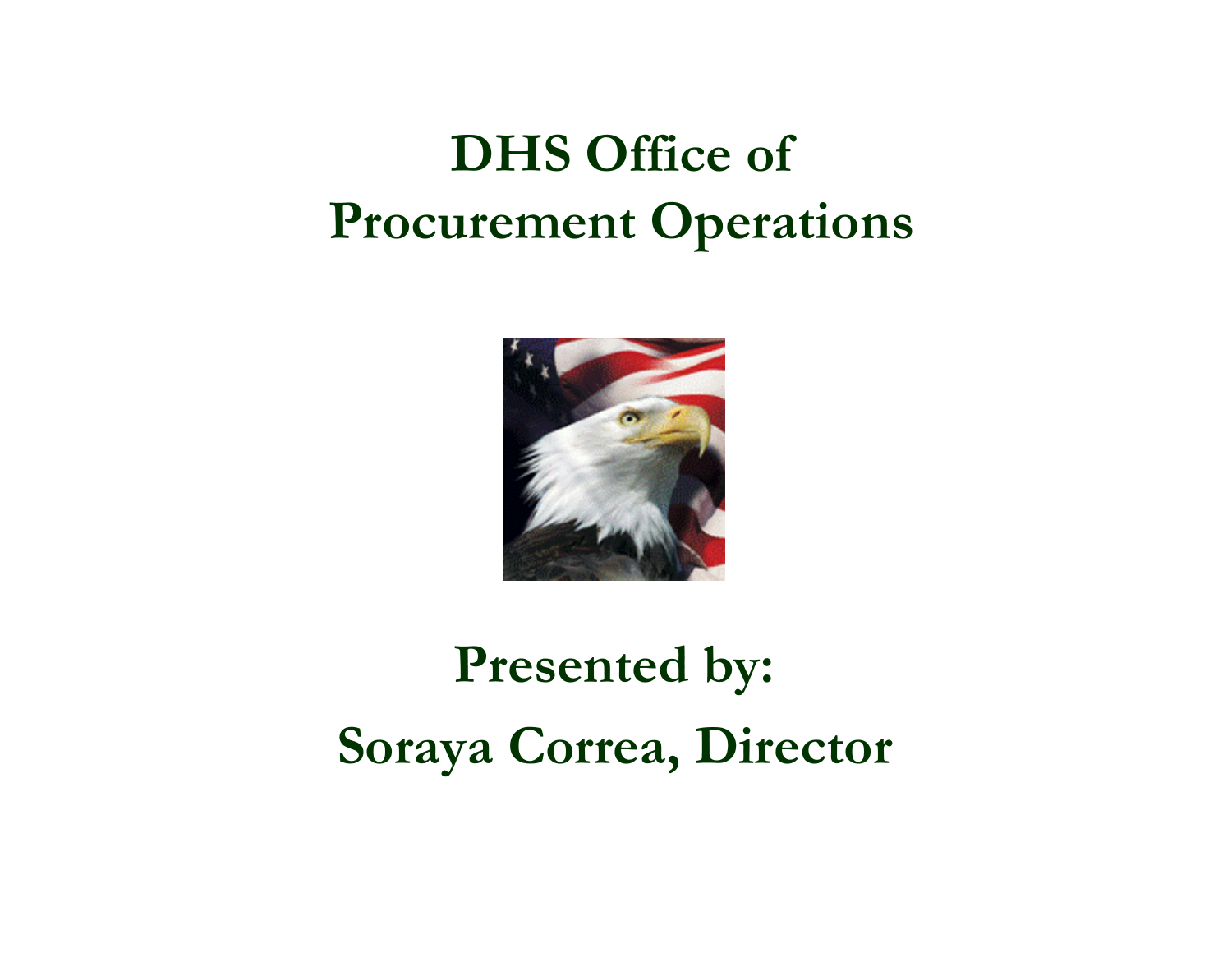## Office of Procurement Operations (OPO)

#### *Mission*  **~**

*We will obtain the best value products and services for our DHS customers. We will be innovative and continuously improve our processes for managing and implementing acquisitions. We will support the mission, ensuring conformance with law and preserving the public's trust.*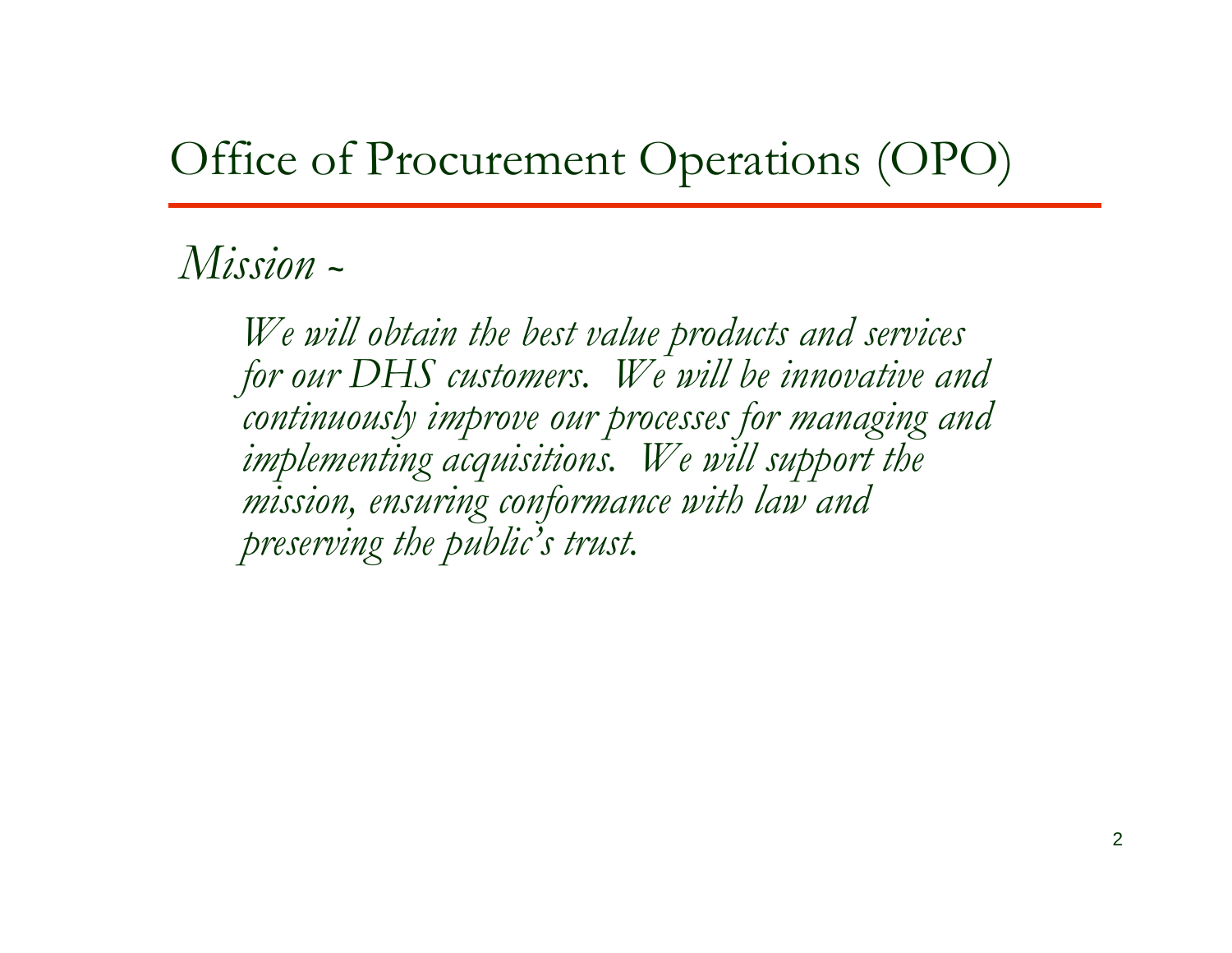## About OPO

- П *Provides grants/federal assistance management, procurement, and acquisition management services to various DHS directorates and organizations reporting to the Office of the Secretary;*
- × *Provides a full range of acquisition services for departmentwide acquisition initiatives identified by both the Chief Information Officer and several strategic sourcing commodity councils within DHS;*
- × *Established as the eighth Head of Contracting Activity (HCA) with the most diverse customer base in DHS;*
	- *Committed to establishing our organization as a leader in the effective and efficient delivery of acquisition services in support of the DHS mission.*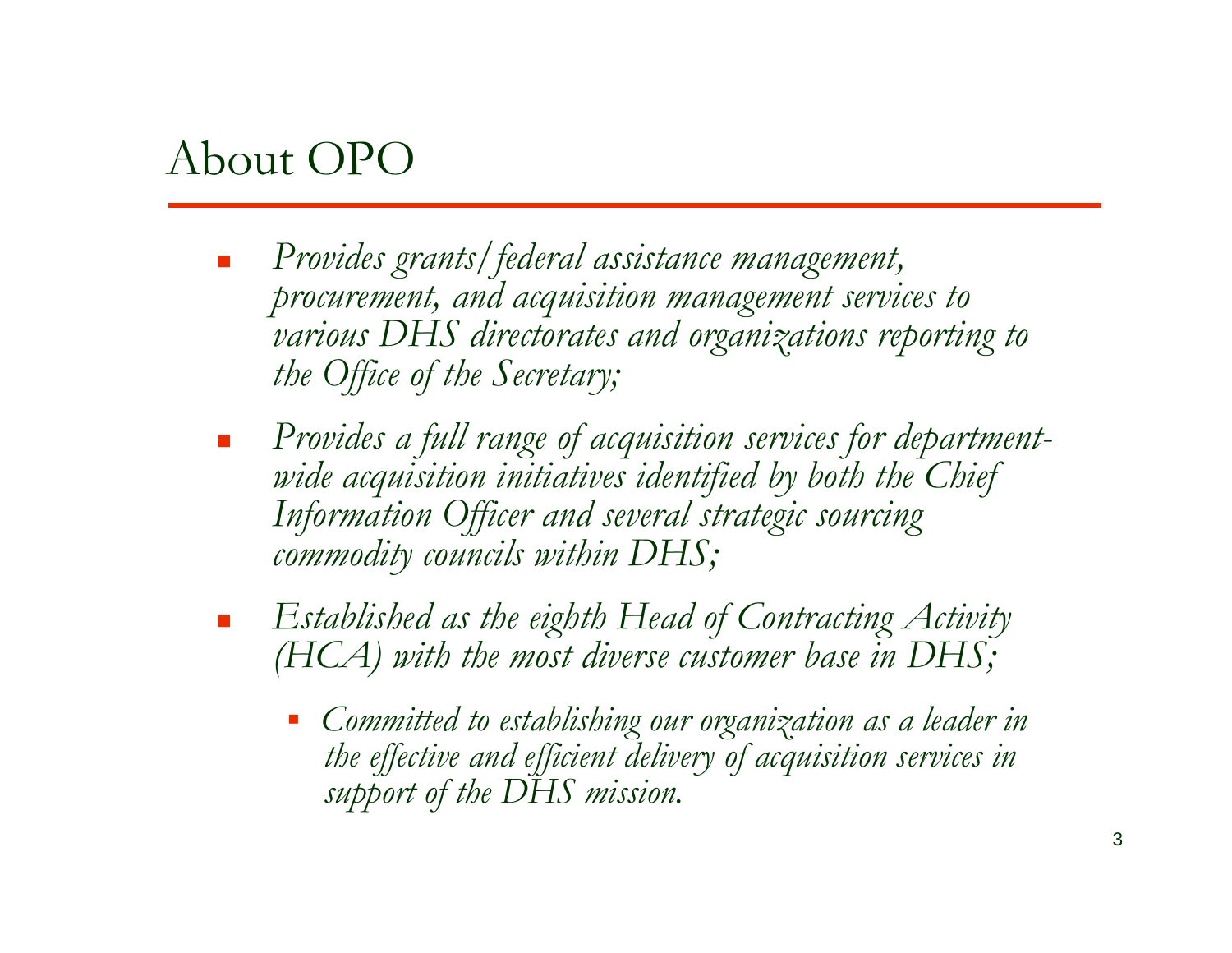## Office of Procurement Operations

The Office of Procurement Operations (OPO) takes pride in supporting the needs of its diverse and unique customer base. Our customers include:

- Under Secretary for Management (includes the CIO, CSO, CAO, CHCO and CPO)
- Chief Financial Officer (CFO)
- Under Secretary National Protection & Programs
- Under Secretary Intelligence & Analysis
- Under Secretary Science & Technology
- Director Domestic Nuclear Detection Office
- Director Citizenship & Immigration Services (CIS)
- Assistant Secretary Health Affairs/ Chief Medical Officer
- Director Operations Coordination
- Director Counter Narcotics Enforcement
- Ombudsman Citizenship & Immigration Services
- Chief Privacy Officer
- Civil Rights & Civil Liberties Officer
- Assistant Secretary Policy
- General Counsel
- Assistant Secretary Legislative Affairs
- Assistant Secretary Public Affairs
- Inspector General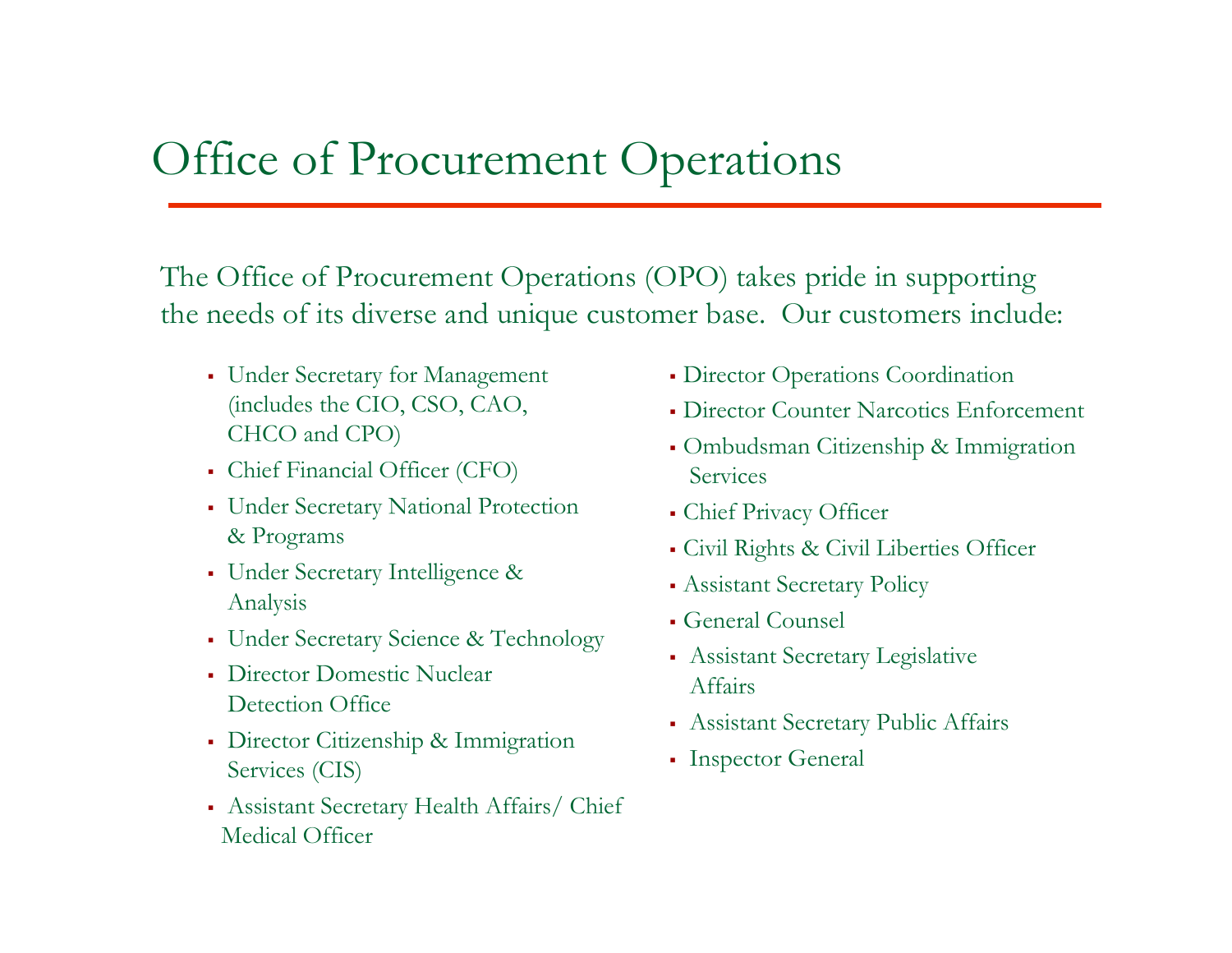#### FY 2007 Acquisition Summary

Source: FY2007 PRISM DATA as of October 9, 2007



**What OPO Bought**

**How OPO Bought**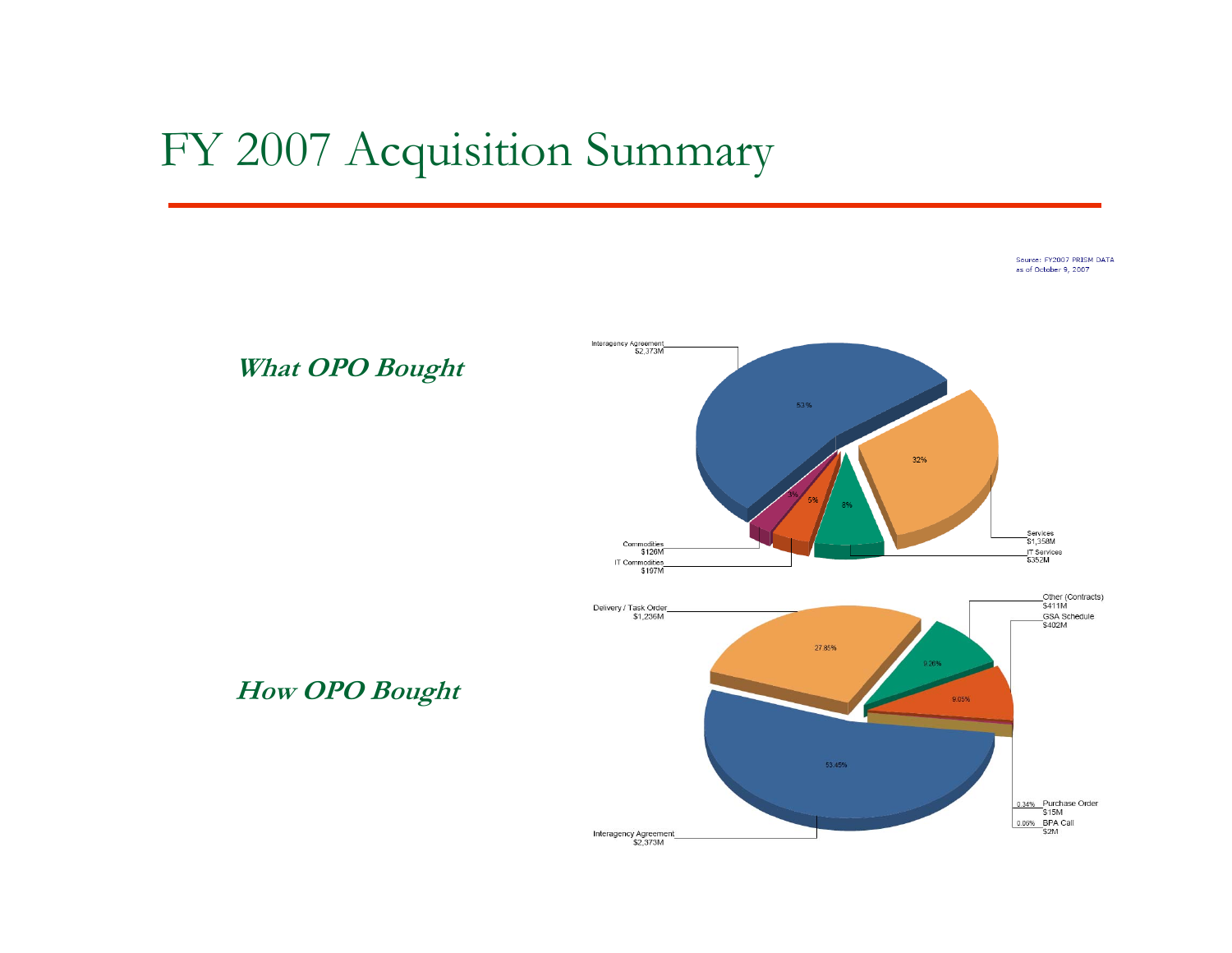## FY 2008 Acquisition Summary

Source: FY2008 TO 08/31 PRISM DATA as of 9/9/2008







**How OPO Bought**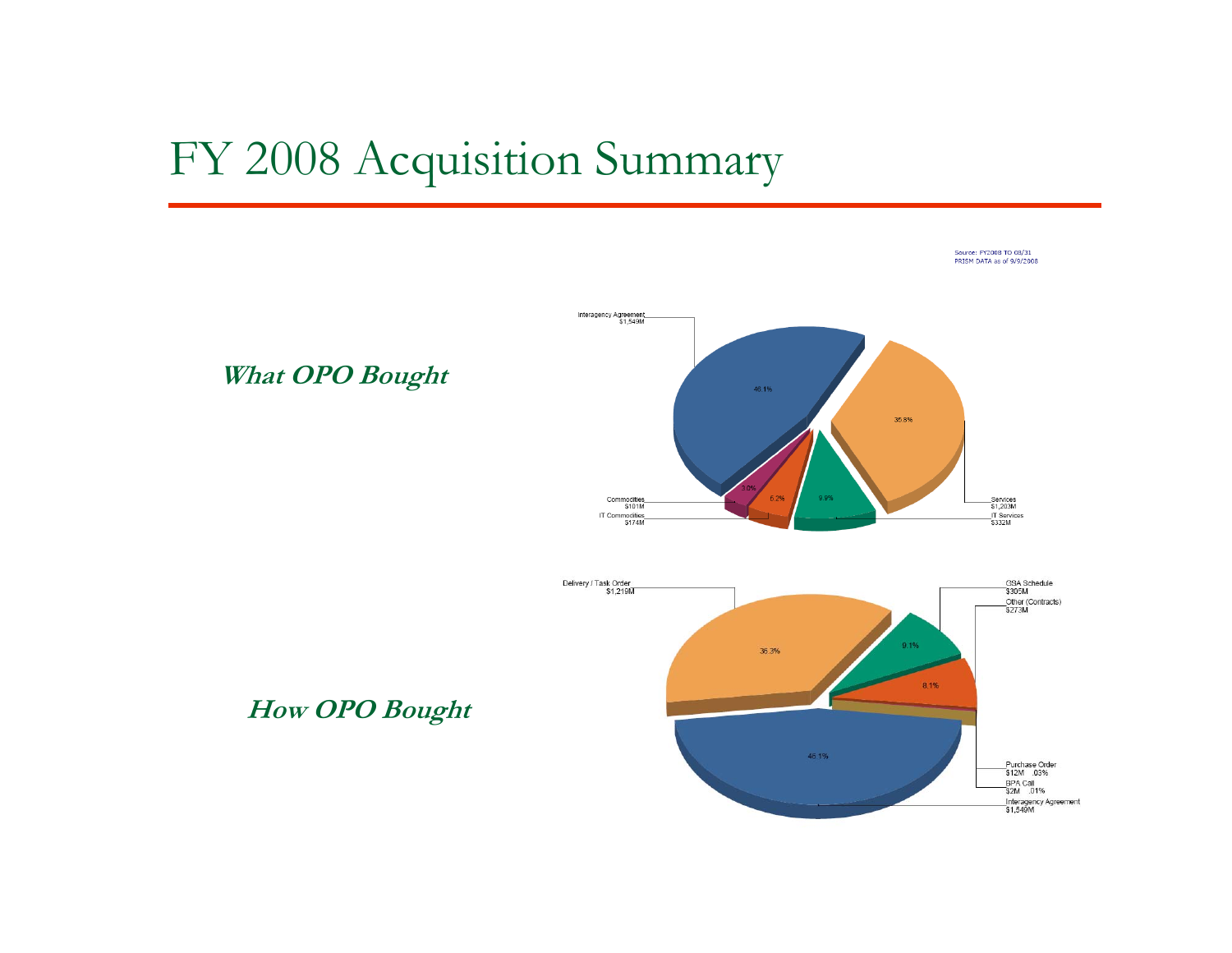## Challenges

- $\Box$  *Provide full range of acquisition support to 35 DHS program offices through a unified "One DHS" program;*
- $\Box$ *Diverse and wide range of requirements;*
- П *Fast-paced environment /quick response capability;*
- П *High-visibility acquisitions of interest to public, media, and industry;*
- П *Hire and retain a professional, motivated workforce.*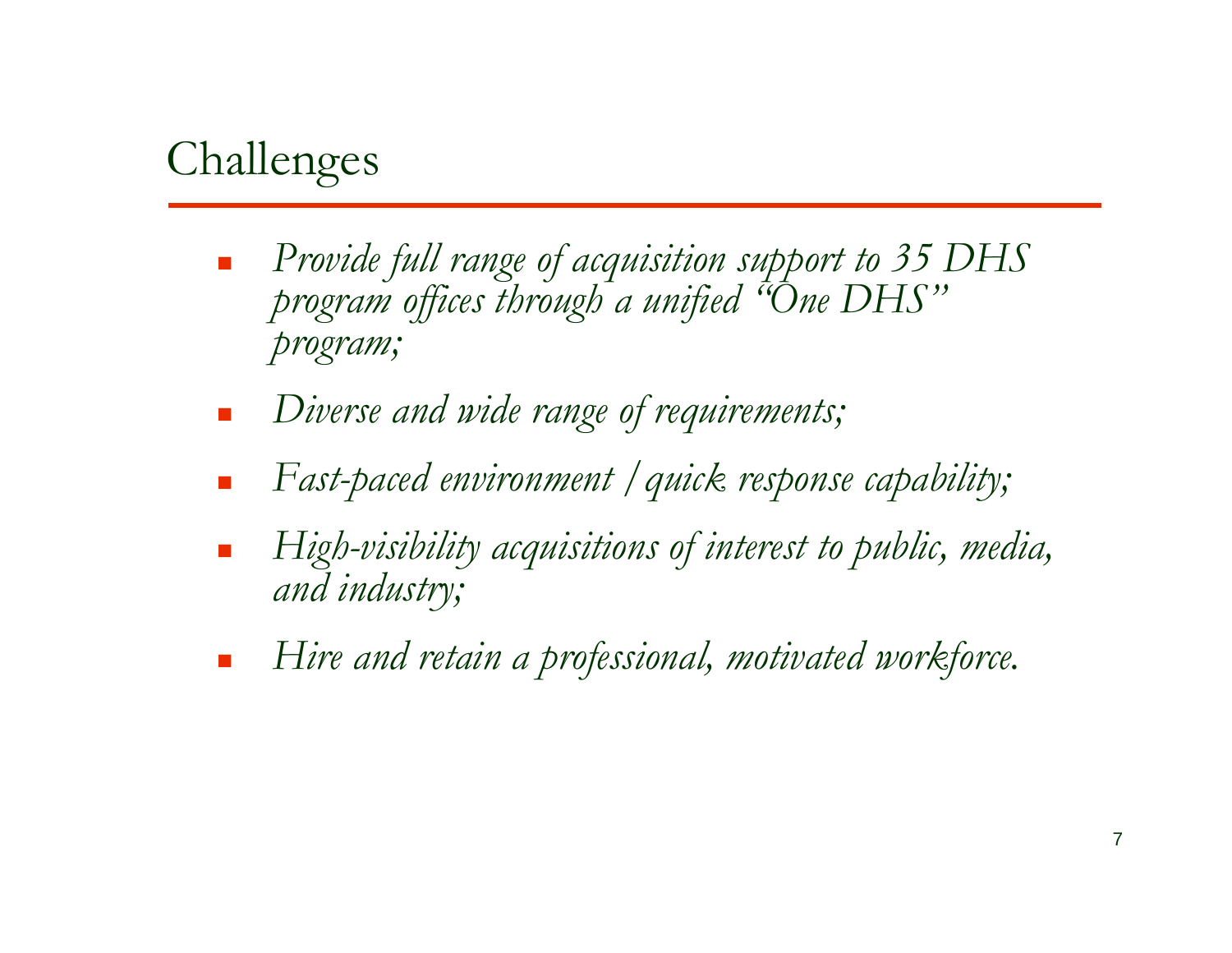## In the Spotlight

*Scrutiny*

- *Congress*
- *Media*
- *Industry*

|                                                                                                                                                                                                                                                                                                                                                                                | Plan to Cut Federal Security Unit Decried                                                                                                                                                                                                                                                                                                                                                                                                                                                                                                                                                                                                                                                                                                                                                                                                                                                                                                                                                                                                                                                                                                                                                                                                                                                                                                                                                                                                                                                                                                                                                          |  |                                                                                                                                                                                                                                                                                                                                                                                                                                        |  |
|--------------------------------------------------------------------------------------------------------------------------------------------------------------------------------------------------------------------------------------------------------------------------------------------------------------------------------------------------------------------------------|----------------------------------------------------------------------------------------------------------------------------------------------------------------------------------------------------------------------------------------------------------------------------------------------------------------------------------------------------------------------------------------------------------------------------------------------------------------------------------------------------------------------------------------------------------------------------------------------------------------------------------------------------------------------------------------------------------------------------------------------------------------------------------------------------------------------------------------------------------------------------------------------------------------------------------------------------------------------------------------------------------------------------------------------------------------------------------------------------------------------------------------------------------------------------------------------------------------------------------------------------------------------------------------------------------------------------------------------------------------------------------------------------------------------------------------------------------------------------------------------------------------------------------------------------------------------------------------------------|--|----------------------------------------------------------------------------------------------------------------------------------------------------------------------------------------------------------------------------------------------------------------------------------------------------------------------------------------------------------------------------------------------------------------------------------------|--|
|                                                                                                                                                                                                                                                                                                                                                                                | By Mary Beth Sherid an Was hington Post Staff Writer<br>Thursday, June 21, 2007; Page A01                                                                                                                                                                                                                                                                                                                                                                                                                                                                                                                                                                                                                                                                                                                                                                                                                                                                                                                                                                                                                                                                                                                                                                                                                                                                                                                                                                                                                                                                                                          |  |                                                                                                                                                                                                                                                                                                                                                                                                                                        |  |
|                                                                                                                                                                                                                                                                                                                                                                                | The Bush administration wants to overhaul the troubled a<br>federal buildings, cutting personnel and giving a bigger r<br>fighting the plan, saying that it could leave government e                                                                                                                                                                                                                                                                                                                                                                                                                                                                                                                                                                                                                                                                                                                                                                                                                                                                                                                                                                                                                                                                                                                                                                                                                                                                                                                                                                                                               |  | Homeland Security Conti<br>Report Finds Extensive Waste                                                                                                                                                                                                                                                                                                                                                                                |  |
| $\overline{\text{Cos}}$<br>$$2$ Million $\frac{1}{2}$<br>By Robert China<br>Washingto <del>n Pos</del><br>Thursday, kine 2                                                                                                                                                                                                                                                     | <b>Procket As DHS Runs Up No-Bid Contracts</b><br>\$124 Million<br>The project started a<br>contract to help the new Department of<br>Homeland Security quickly<br>somgence operation up and running.<br>Over the next year, the cost of the no-bid arrangement with consultant $\overline{\text{B}\cos\text{All}}$ en<br>Hamilton soared by millions of dollars per month, as the firm provided analysts,<br>administrators and other contract employees to the department's Information Analysis<br>and Infrastructure Protection offices.<br>By December 2004, payments to Booz Allen had ex ceeded \$30 million -- 15 times the<br>contract's original value. When department lawyers examined the deal, they found it was<br>"grossly beyond the scope" of the original contract, and they said the arrangement<br>violated government procurement rules. The lawyers advised the department to<br>immediately stop making payments through the contract and allow other companies to<br>compete for the work.<br>But the competition did not take place for more than a year. During that time, the<br>payments to Booz. Allen more than doubled again under a second no-bid arrangement, to<br>$$73$ million, according to internal documents, e-mail and interviews.<br>The arrangements with the <u>McLean</u> consulting firm, one of the nation's largest<br>government contractors, illustrate a transformation in the way the federal government<br>often gets its work done: by relying on private, sometimes costly consultants to fill<br>staffing shortfalls in federal agencies. |  | and Spencer S. Hsu<br>bst StaffWriters<br>27, 2006; Page A01<br>ion-dollar surge in fed<br>omestic defenses in th<br>een marred by extensiv<br>a new bipartisan congr<br>ay that since the $\operatorname{Hom}_\ell$<br>2003, an explosion of :<br>ained government con<br>ie to abuse. Based on :<br>rovernment audits, 32 i<br>th atotal of \$34 billic<br>wasteful spending, or:<br>uch is slated for releas<br>he Washington Post. |  |
| C ontracting specialists said companies are increasingly being called upon to handle<br>duties once considered appropriate only for government workers. And because the<br>mumber of federal procurement w orkers responsible for overseeing spending has not kept<br>pace, the spending on such contracts often soars far beyond approved estimates, the<br>specialists said. |                                                                                                                                                                                                                                                                                                                                                                                                                                                                                                                                                                                                                                                                                                                                                                                                                                                                                                                                                                                                                                                                                                                                                                                                                                                                                                                                                                                                                                                                                                                                                                                                    |  |                                                                                                                                                                                                                                                                                                                                                                                                                                        |  |

racts Abused

leral contracting to bolster e wake of the Sept. 11, 2001, ve waste and misspent funds, ressional report.

eland Security Department's | no-bid deals and a critical itract managers have created a comprehensive survey of Homeland Security Department on have "experienced significant mismanagement," according to se today and was obtained in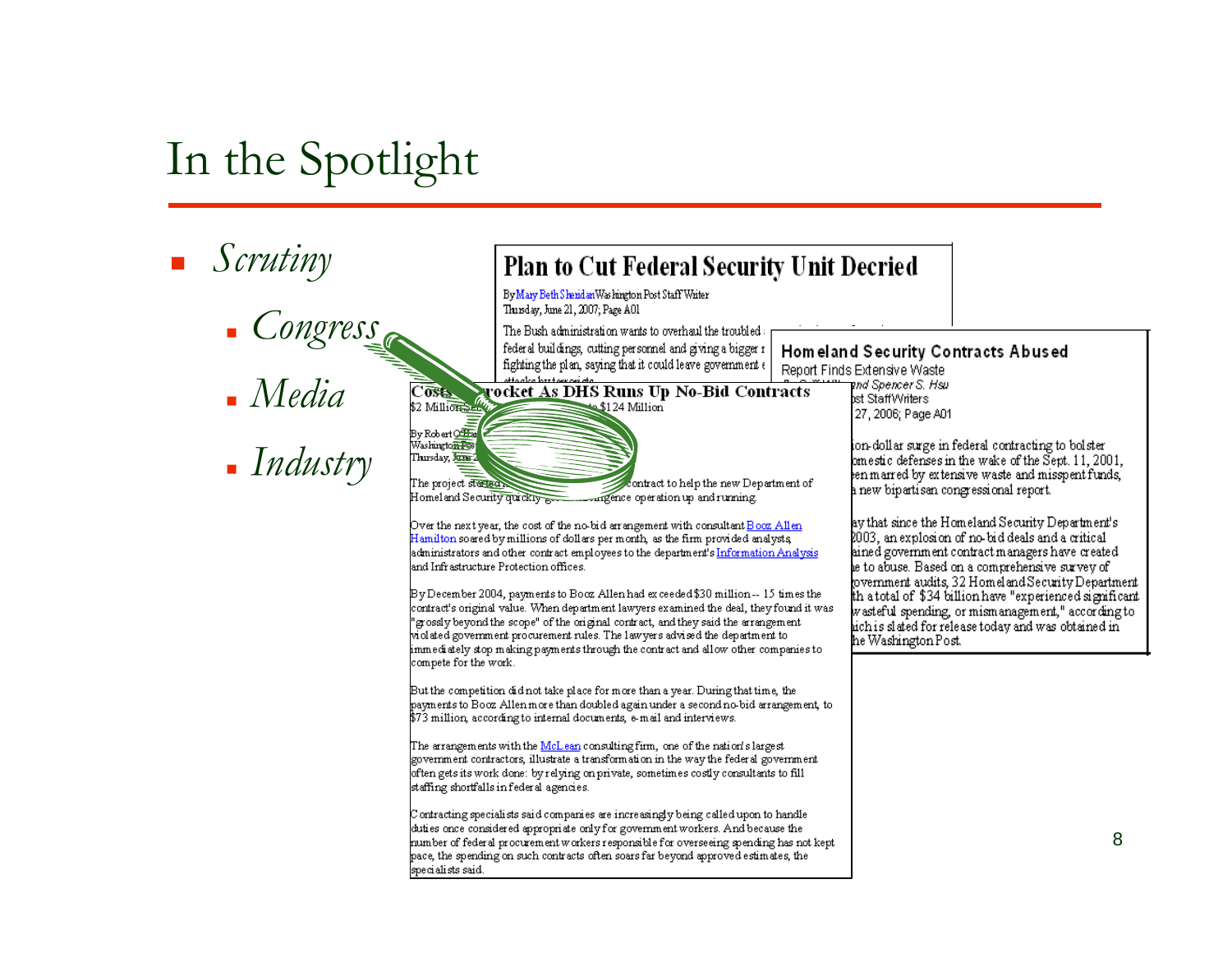## Oversight

- *House and Senate*
	- *Committees / Subcommittees*
- П *Government Accountability Office (GAO)*
- × *Inspector General (IG)*
- П *Office of Federal Procurement Policy (OFPP)*
- *DHS Oversight*
	- *Chief Procurement Officer (CPO)*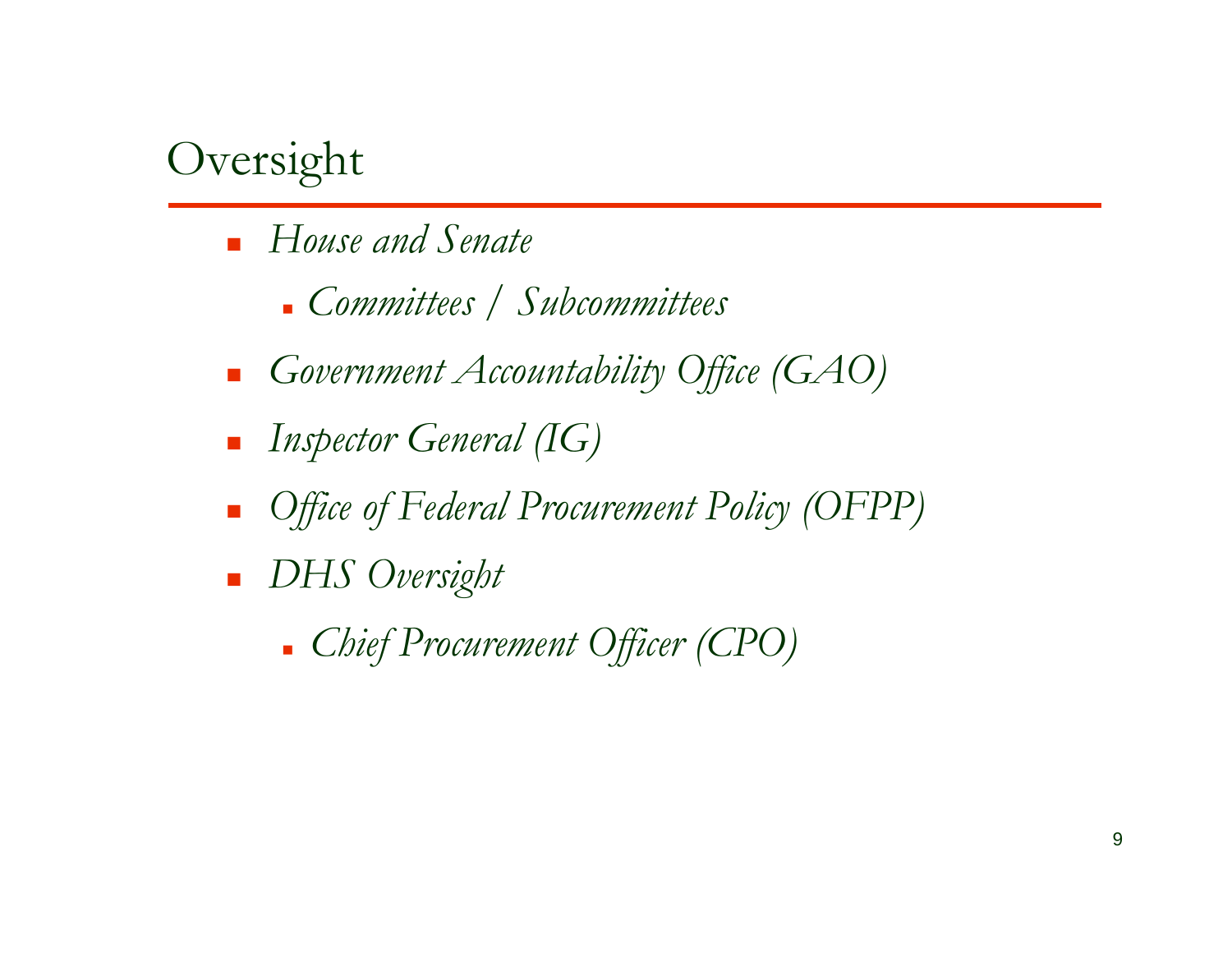## Internal OPO Oversight

- *Internal OPO Oversight*
	- *Policy, Oversight and Customer Support Division*
		- *Compliance with FAR, HSAR, HSAM, DHS Management Directives, Internal OPO Policies/Procedures*
- *Mandatory Annual Ethics Training*
- *Mandatory Annual Security Training*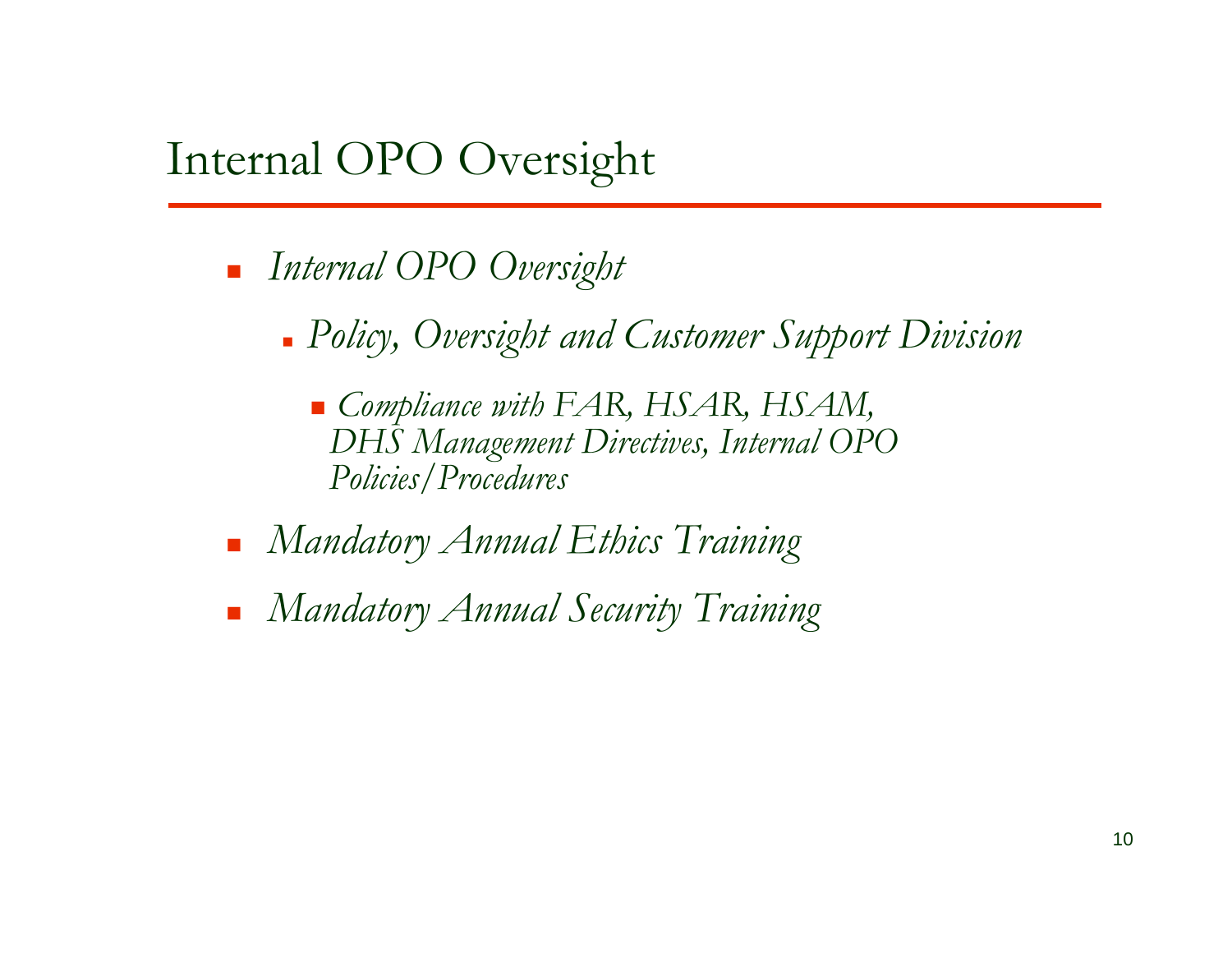*We will work in partnership with our customers to ensure they get the goods and services they need to meet their mission needs.* 

*We will work together to identify and implement the best business solutions available to satisfy requirements.*

*We will continuously communicate with customers, reprioritize workloads to meet special needs and, most importantly, establish mutually agreeable transaction milestone schedules.*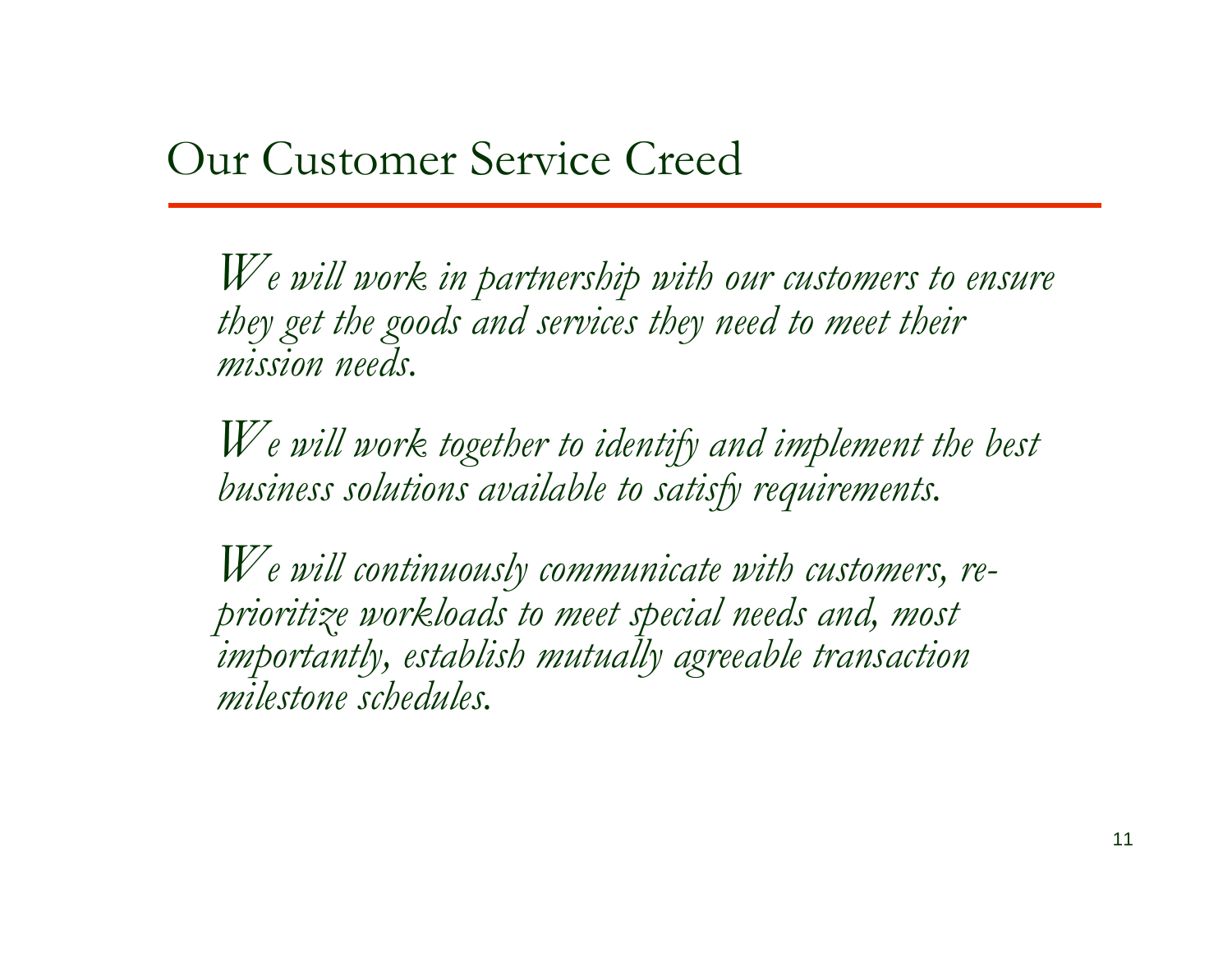*We will continuously collaborate to ensure all stakeholder needs are considered and come to bear on our ultimate procurement solution.* 

*As both business advisors and stewards of our customers' procurement dollars, we have an obligation to work with them to develop smart acquisition strategies that are realistic, achievable and in full conformance with laws and regulations.*